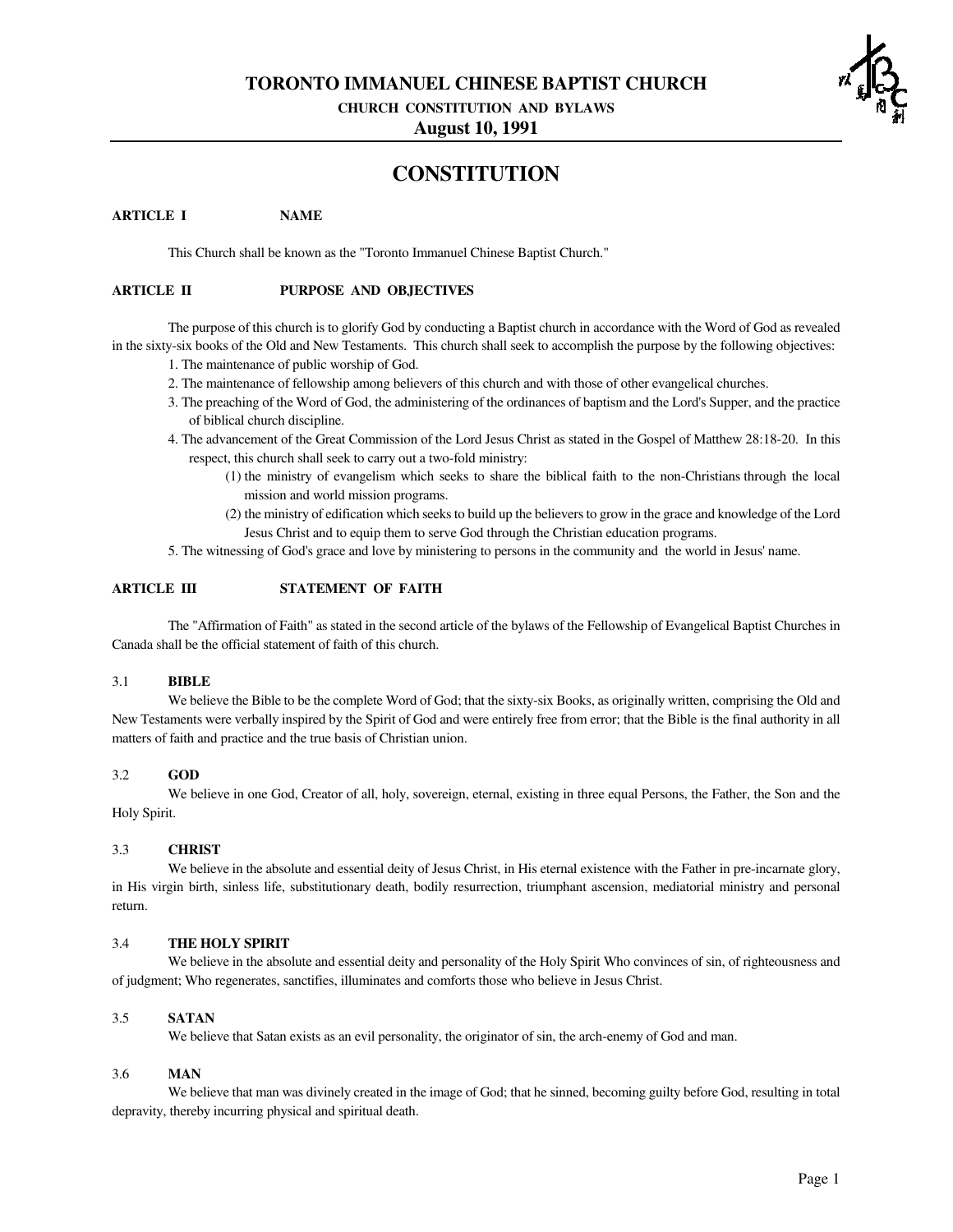# 3.7 **SALVATION**

We believe that salvation is by the sovereign, electing grace of God; that by the appointment of the Father, Christ voluntarily suffered a vicarious, expiatory and propitiatory death; that justification is by faith alone in the all sufficient sacrifice and resurrection of the Lord Jesus Christ and that those whom God has effectually called shall be divinely preserved and finally perfected in the image of the Lord.

# 3.8 **FUTURE THINGS**

We believe in the personal, bodily and glorious return of the Lord Jesus Christ; in the bodily resurrection of the just and the unjust; in the eternal blessedness of the redeemed and in the judgment and conscious, eternal punishment of the wicked.

# 3.9 **THE LOCAL CHURCH**

We believe that a church is a company of immersed believers, called out from the world, separated into the Lord Jesus, voluntarily associated for the ministry of the Word, the mutual edification of its members, the propagation of the faith and the observance of the ordinances. We believe it is a sovereign, independent body, exercising its own divinely awarded gifts, precepts and privileges under the Lordship of Christ, the Great Head of the church. We believe that its officers are pastors and deacons.

# 3.10 **ORDINANCES**

We believe that there are only two ordinances for the church regularly observed in the New Testament in the following order:

- (1) Baptism which is the immersion of the believer in water, whereby he obeys Christ's command and sets forth his identification with Christ in His death, burial and resurrection.
- (2) The Lord's Supper which is the memorial wherein the believer partakes of the two elements, bread and wine, which symbolize the Lord's body and shed blood, proclaiming His death until He come.

## 3.11 **THE CHURCH AND STATE**

We believe in the entire separation of church and state.

## 3.12 **RELIGIOUS LIBERTY**

We believe in religious liberty; that every man has the right to practise and propagate his beliefs.

## 3.13 **THE LORD'S DAY**

We believe that the first day of the week is the Lord's day and that, in a special sense, it is the divinely appointed day for worship and spiritual exercise.

## 3.14 **CIVIL GOVERNMENT**

We believe that civil government is of divine appointment for the interest and good order of society; that magistrates are to be prayed for, conscientiously honoured and obeyed, except only in the things opposed to the will of our Lord Jesus Christ, Who is the only Lord of the conscience and Prince of the kings of the earth.

## **ARTICLE IV ORDINANCES**

This church observes the two ordinances in accordance to the teachings of the New Testament.

## 4.1 **THE ORDINANCE OF BAPTISM**

The ordinance of baptism shall be administered by the senior pastor of this church, hereafter referred to as the pastor, or by an ordained Baptist minister approved by the board of deacons. Baptism shall be by immersion and shall be administered to candidates who have publicly professed faith in Jesus Christ and have shown evidence of Christian character and conduct, and who have been duly accepted by this church for baptism and church membership on the recommendation of the pastor and the board of deacons. The deacons shall be responsible for the preparation of baptismal, and shall assist the minister in the observance of baptism.

## 4.2 **THE ORDINANCE OF THE LORD'S SUPPER**

The ordinance of the Lord's Supper shall be observed regularly once a month, usually at the first Sunday worship of each month. The pastor ofthis church, or an ordained Baptist minister or an ordained deacon ofthis church approved by the board of deacons, shall preside. The deacons shall be responsible for the physical preparations and shall assist the minister in administering. This church shall invite born-again Christians who are members of this church or are members of other evangelical churches to partake the bread and the cup in this ordinance.

## **ARTICLE V POLITY, RELATION AND AFFILIATION**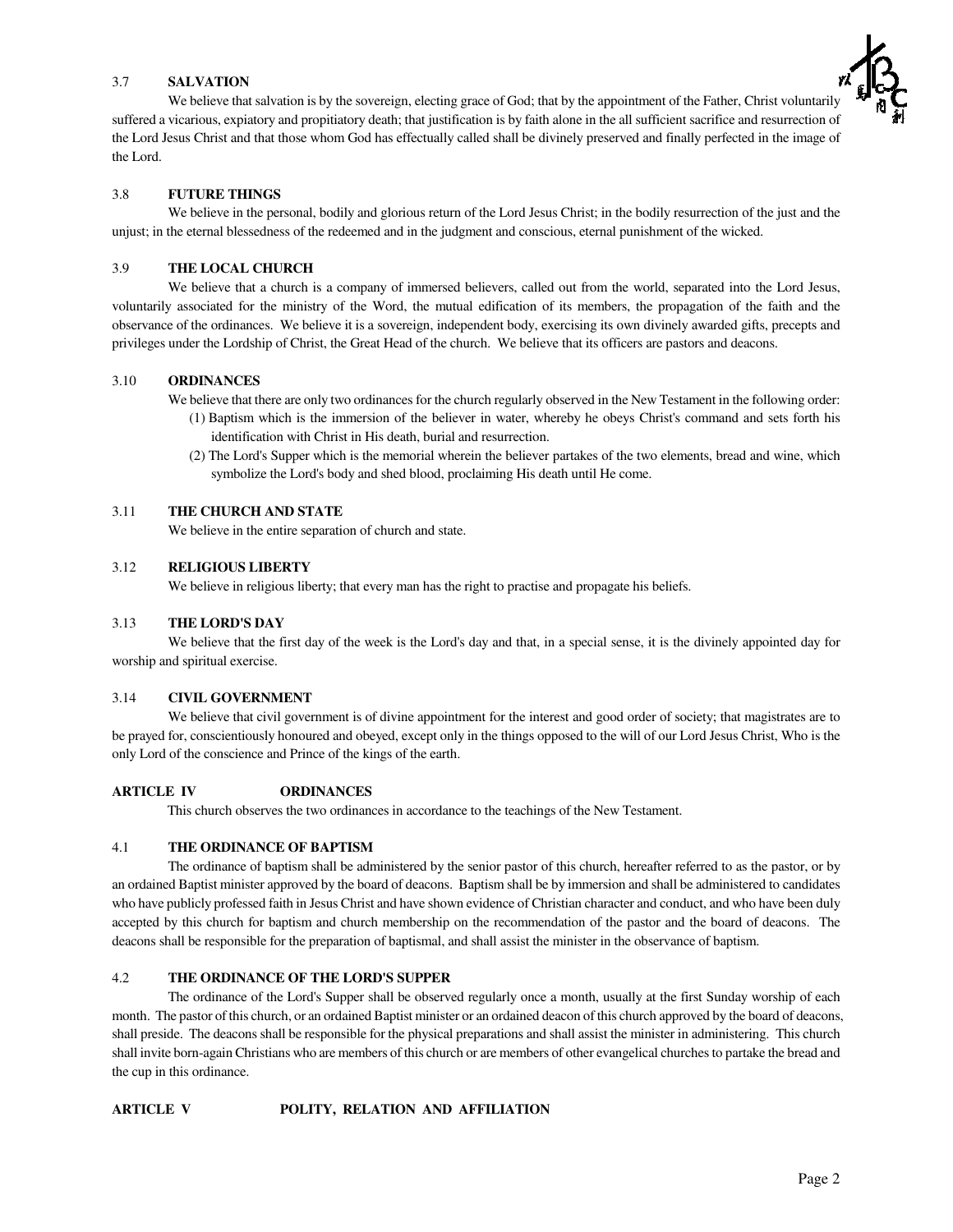# 5.1 **CHURCH POLITY**

The government of this church is vested in the body of believers who compose it. Persons duly received by the members shall constitute the membership. All internal groups created and empowered by the church shall report to and be accountable only to the church, unless otherwise specified in this constitution and bylaws or by church action.

# 5.2 **CHURCH RELATION**

This church is subject to the control of no other ecclesiastical body, but it recognizes and sustains the obligations of mutual counsel and cooperation which are common among evangelical Baptist churches and evangelical churches of other denominations. There shall be no cooperation with any group that permits the presence of apostasy of the Christian faith or unbiblical practice.

# 5.3 **CHURCH AFFILIATION**

This church shall affiliate with the Fellowship of Evangelical Baptist Churches in Canada and with its Ontario Region and Toronto Association, and shall cooperate with and support their ministry. This church shall stay as a member church of the Fellowship of Evangelical Baptist Churchesin Canada aslong asthe said denomination holdsto its present Biblical position; otherwise, this church shall take appropriate action to withdraw from its fellowship.

# **BYLAWS**

# **ARTICLE VI MEMBERSHIP**

# 6.1 **ADMISSION OF MEMBERS**

Christians may be received into membership of this church by any of the following methods, subject in each case to the recommendation of the pastor, the board of deacons and the vote of the church:

### 6.1.1 **By Baptism**

Any person who confesses Jesus Christ as Lord and Saviour and who is in essential agreement with the faith and practice of this church may be received into the fellowship of this church following his or her baptism by immersion administered by this church.

## 6.1.2 **By Letter**

A person who has been baptised by immersion and is in substantial accord with the faith and practice of this church may be received by letter of commendation from an evangelical church.

## 6.1.3 **By Experience**

A person who has been baptised by immersion and has demonstrated character worthy of the faith and who has been a member of an evangelical church and who, for a sufficient reason, cannot present a letter from that church but who is in substantial accord with the faith and practice of this church may be received upon statement of his Christian experience and recommendation of two active members of this church.

## 6.2 **DISMISSAL OF MEMBERS**

Members of this church may be dismissed from membership of this church by any of the following methods:

#### 6.2.1 **By Death**

The death of members shall of course dissolve their membership of this church.

#### 6.2.2 **By Letter**

Any member of this church in good standing may receive a letter of dismissal and recommendation to any other evangelical church, following the recommendation of the pastor and the board of deacons. The name of the church to which membership is being transferred shall be named in the request and the letter shall be sent to the pastor or clerk of that church. Such letter shall be valid for only six months after its date, unless renewed, and this restriction shall be stated in the letter.

#### 6.2.3 **By Erasure**

The board of deacons should prepare annually, a list of members who have for a period of six months or more failed to participate in the public worship, the educational program, or the financial support of the church without valid reasons. If they are convinced that such persons cannot be reclaimed, they shall present to the church a recommendation that the names of these delinquent members be erased from the membership roll. Upon such action being taken by the church, said members shall thereafter cease to be members of this church.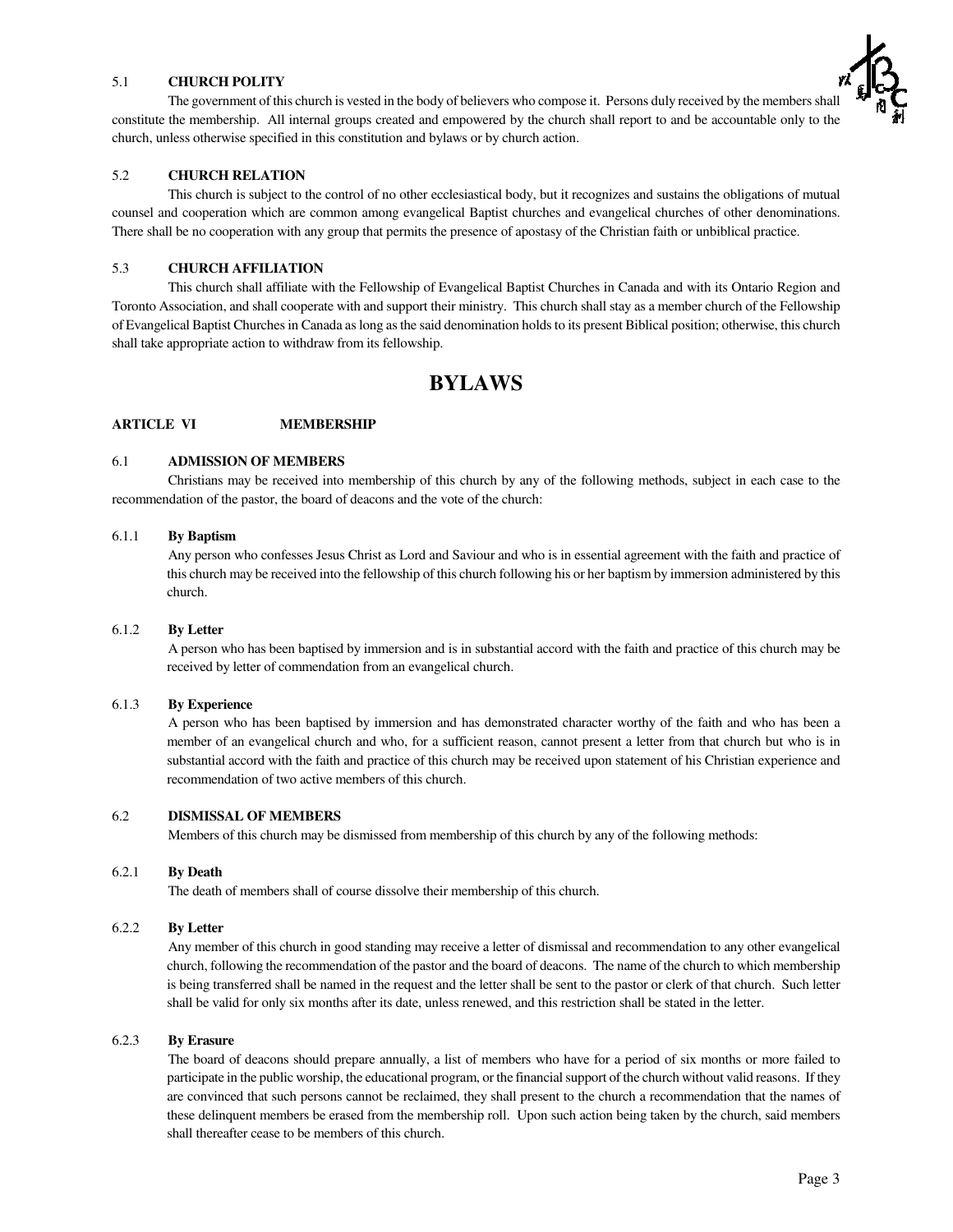#### 6.2.4 **By Exclusion**

Should any member become an offense to the church and to its good name by reason of un-Christian character and conduct, or by persistent breach to the teaching of the Bible, and the faith and practice of this church, this church may take disciplinary action and terminate his or her membership. Only after due notice and a hearing before the board of deacons, and after faithful efforts have been made to bring about repentance and amendment should such action be taken.



# 6.3 **RESTORATION OF FORMER MEMBERS**

Any person who has been a member of this church but haslost his membership for any reason may be restored to membership upon recommendation of the pastor, the board of deacons and the vote of the church.

#### 6.4 **CATEGORY OF MEMBERS**

The membership roll of this church shall be reviewed semi-annually by the pastor and the board of deacons who shall maintain an accurate record of Active, Non-active, Non-resident members, and Associate members, and who shall report their decisions to the church.

### 6.4.1 **Active Member**

A member who attends the meetings of this church regularly and is in constant support to promote the ministry of this church is an active member.

#### 6.4.2 **Inactive Member**

A member who is a local resident but does not participate the public worship of this church for a period of three months without valid reasons shall automatically become an inactive member.

#### 6.4.3 **Non-resident Member**

A member who hasresided in another city so far away that he or she is not able to attend meetings of this church regularly but has not joined membership of the local church for valid reasons or has shown continual support to this church shall be a non-resident member.

#### 6.4.4 **Associate Member**

A Christian who is a member of an evangelical church residesin this city but will notstay more than two years and would like to maintain his or her own church membership may be accepted as an associate member of this church if he or she has demonstrated Christian character and conduct worthy of the faith. An associate member may be an active or inactive member.

#### 6.5 **PRIVILEGE AND RESPONSIBILITY**

Members of this church are entitled to the following privileges and responsibilities.

Members are privileged and responsible for constant support and promotion of the ministry of this church (1) by regularly attending worship and meetings, (2) by participating in various ministries according to his or herspiritual gifts and talents, (3) by prayer, and (4) by regular financial support.

Members should comply to the Statement of Faith as shown in this constitution and observe the biblical principles of Christian faith and practice so as to witness Christ and bring glory to God. Members who fail in such compliance and have shown un-Christian conduct may subject to disciplinary action and exclusion of membership.

All active members are entitled to have full participation in congregational business meetings, but only active members who are eighteen years of age and over may vote or be elected to office according to the guidelines of this constitution and bylaws.

#### **ARTICLE VII ORGANIZATION AND FUNCTIONAL STRUCTURE**

In order to carry out its mission as stated in the purpose and objectives in this constitution, this church functions by the organization of various meetings and boards. This includes the congregational business meeting, the council of church ministry, the board of pastoral staffs, the board of deacons, and the board of departmental ministry. Under certain circumstances, a board may not be organized due to stages of development or situation of this church; yet this church will still function without a fully organized structure.

# 7.1 **CONGREGATIONAL BUSINESS MEETING**

The congregational business meeting will meet according to the guidelines set in this constitution and bylaws. This meeting hasthe final decision on all matters concerning the business of this church. Only active members of this church are the voting members. In usual practice, only major issues that are related to the welfare and ministry of this church, and acceptance of baptismal candidates and new members will be brought to this meeting; other minor matters or matters of regular church ministry should be dealt with by the appropriate boards and committees whenever possible.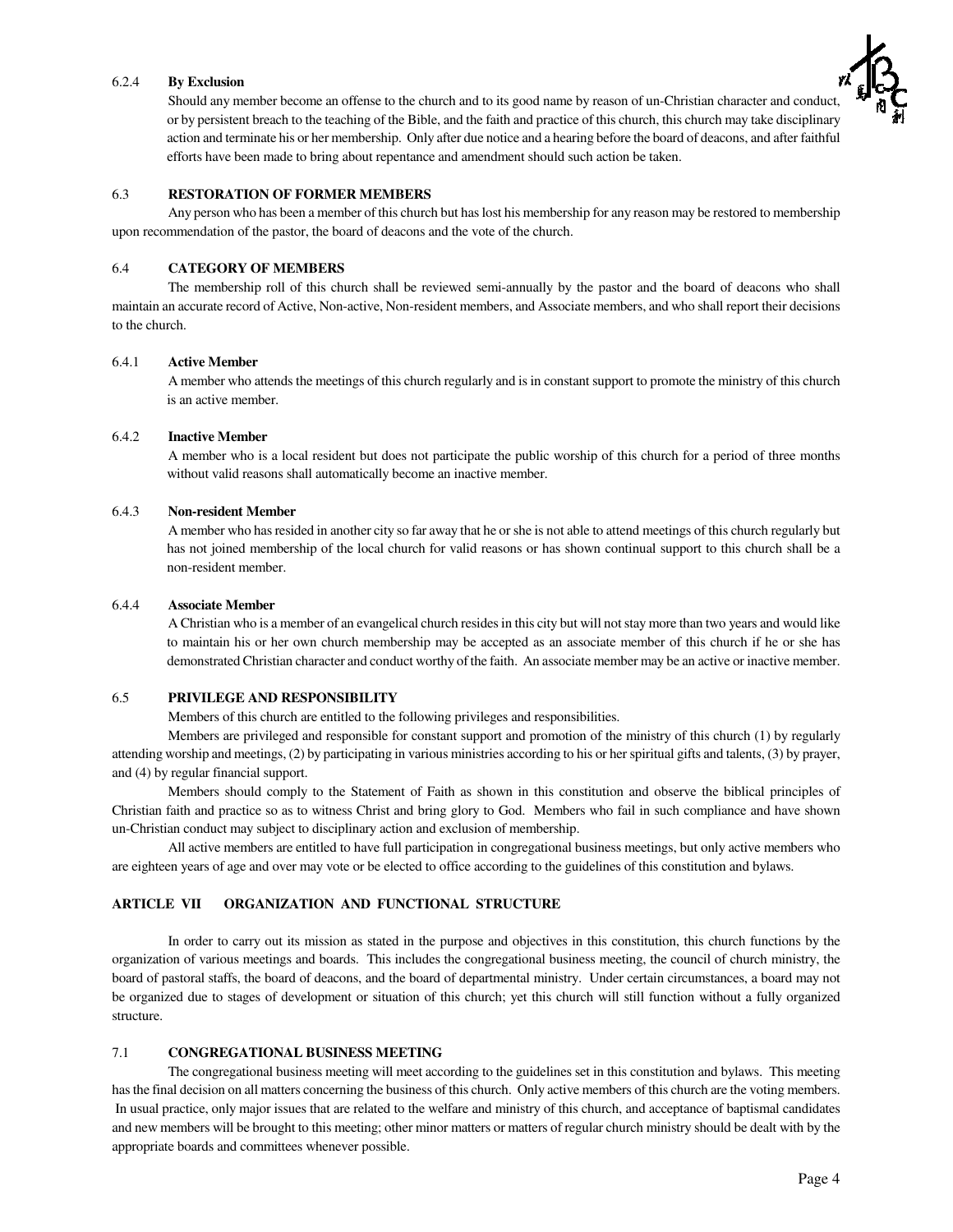

# 7.2 **COUNCIL OF CHURCH MINISTRY**

The council of church ministry is accountable to the church congregational meeting and its main function is to oversee the ministry of this church. This includes preparation of the annual church goals and calendar of activities, and periodic review of the progress of various ministries in this church. The council shall coordinate the ministry of various boards and departments so as to eliminate confusion and overlapping and to promote unity in the work of ministry to reach the goals. Moreover, the council shall try to set appropriate directions and guidelines to promote growth of this church in this changing world. Whenever a new direction constitutes a major change, the council shall work with appropriate boards and have the motion passed in the congregational business meeting of this church.

The council shall serve the function of a pulpit committee when the church is in need of calling a pastor, or other pastoral staffs. The council shall also serve the function of a personnel committee to review annually the salaries schedule and benefit provisions for all church salaried personnel.

The council shall be the official representative of the church to other churches, organizations, and governments. The pastor, or the chairman and the clerk of the council shall represent the church to sign all correspondence.

## 7.2.1 **Number of Members**

The number of members of the council of church ministry shall be five when the regular Sunday attendance is fewer than one hundred. When the attendance reaches one hundred, one member will be added to the council and thereafter a member will be added for each additional hundred up to a maximum of ten council members.

#### 7.2.2 **Qualifications of Members**

A member of the council of church ministry must be a baptised Christian for at least five years and have been an active member of this church for at least three full years and have served in the board of departmental ministry for at least one full year.

As this council plays a very important role in the direction of this church, a council member must maintain an attendance of at least eighty per cent of the council meetings during his or her term of service in order to be qualified to stay in office; otherwise, the church will elect a member for replacement.

#### 7.2.3 **Terms of Service**

Council members are to serve by rotation. At the initial election, one member will be elected for a term of one year and another one for a term of two years while the rest for a term of three years. For the subsequent elections, all council members are elected for a term of three years. After serving for a term of three years, no council member shall be eligible for re-election until the lapse of at least one year.

At least one member from the board of deacons and one from the board of departmental ministry must be present as council members for any given year.

The pastor of this church shall be a council member as long as he is active in office. All other pastoral staffs are not eligible to be council members but are to attend council meetings for consultation.

#### 7.2.4 **Officers and Duties**

The council of church ministry consists of a chairman, a clerk, and council members. The chairman and the clerk shall be elected by the council for a term of one year and are eligible for re-election. No council members are qualified to be the chairman or clerk in their first year of three year term service.

The chairman shall be the moderator of all council meetings and is responsible to lead the council to carry out its function. The clerk of this council is also the clerk of this church. He or she shall serve as the secretary of all council meetings and congregational business meetings. The clerk shall keep an accurate membership roll, records of all members, and records of all church meetings, motions, etc. The clerk shall also manage all correspondence relative to the membership and such other matters as the church may direct.

All council members shall work together as a team to carry out the function of the council and to serve as liaison to other boards, committees, and personnel of this church.

#### 7.3 **BOARD OF PASTORAL STAFFS**

The board of pastoral staffs is formed by the pastor and his supporting pastoral staffs. The board shall meet once a week to ensure the ministry of the church is in order. The board shall oversee the spirituality of the church and work with the council of church ministry and other boards to promote the growth of church ministry.

The pastor, that is the senior pastor, is responsible for the church to proclaim the gospel of the Lord Jesus Christ, to preach and teach the biblical revelation, to administer the ordinances, to equip the members for the work of ministry, to work with the deacons and supporting pastoral staffs to coordinate the pastoral care ministries, to provide administrative leadership in all areas of church life, to supervise interns, and to act as the chief administrator of the paid staffs.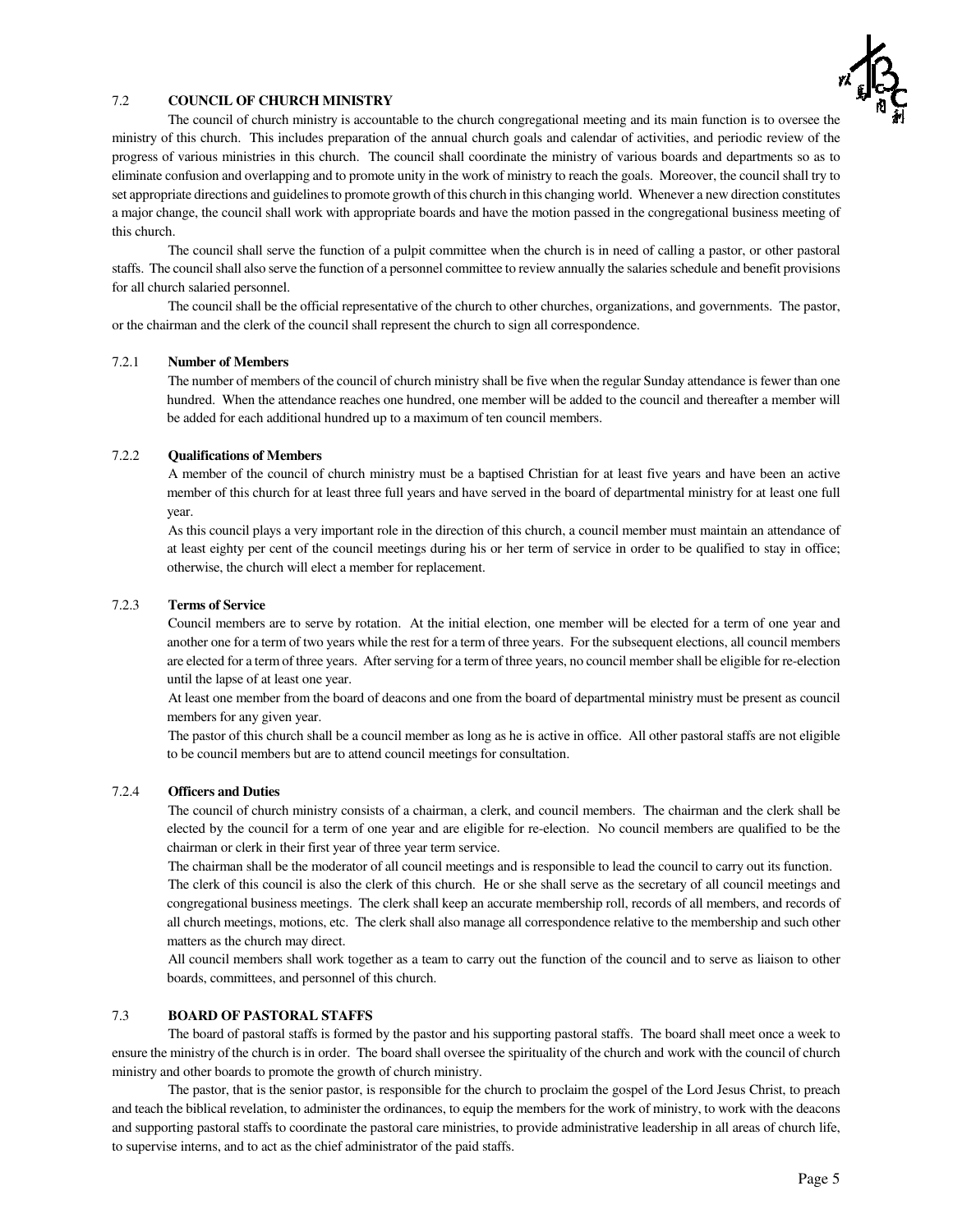The pastor shall be a member of the council of church ministry, a member of the board of deacons, a member of the board of departmental ministry. He shall be the ex officio member of all committees of this church.



Other supporting pastoral staffs shall be accountable to the pastor and shall work under his direction and supervision. A supporting pastoral staff is not eligible to be a member of the council of church ministry, a member of the board of deacons, or a member of the departmental ministry; but he or she shall attend the meetings for consultation. A supporting pastoral staff may be appointed or elected to serve in a committee.

## 7.4 **BOARD OF DEACONS**

The board of deacons works with the board of pastoral staffs to care for both the spiritual and physical need of the members and friends of this church. This board also relates with the council of church ministry to promote the spirituality and the growth of this church. The term deacon or deacons in this document is used in a generic sense that it includes deaconess or deaconesses.

#### 7.4.1 **Number of deacons**

There shall be four deacons for the first one hundred members, and one additional deacon for each additional fifty members.

#### 7.4.2 **Qualifications of Deacons**

To be qualified to serve as deacon in this church, a candidate must be a baptised Christian for at least seven years and must have been an active member of this church for at least three full years and have served in the board of departmental ministry for at least one full year. A candidate must also be spiritually mature and should meet the biblical qualification for deacons as set out in the third chapter of First Timothy in the New Testament.

All deacons of this church must continue to be active members and should set good examples in church lives.

There is no obligation to constitute as deacon any one who comes to this church from another church where he or she has served or ordained as deacon.

#### 7.4.3 **Terms of Service**

Deacons are elected to serve by rotation. At the initial election, one member will be elected for a term of one year and another one for a term of two years while the rest for a term of three years. For the subsequent elections, all deacons are elected for a term of three years. After serving for a term of three years, no deacon shall be eligible for re-election until the lapse of at least one year.

A deacon after serving two full three-year terms is eligible for consideration for ordination as deacon of this church. The procedure of ordination of deacons shall be followed in the manual of the ministry of deacons of this church. An ordained deacon shall be eligible to serve, not by election, in the board of deacons by rotation. The terms of service shall be the same as other elected deacons.

The pastor of this church shall be a member of the board of deacons as long as he is active in office. All other pastoral staffs are not eligible to be board members but are to attend board meetings for consultation.

In case of death or removal or incapacity to serve as deacon, the deacon's position shall be elected by the church to fill the unexpired term.

#### 7.4.4 **Officers and Duties**

The chairman of the board of deacons must be currently a member of the council of church ministry and is accountable to the council. He shall be the moderator of all meetings of the board of deacons and is responsible to lead the board to carry out its function. He shall represent the board of deacons in the council of church ministry.

The secretary of this board shall keep an accurate and up-to-date membership roll, records of all members, baptismal records and provide such information to the church clerk. He or she shall keep records of the board meetings, motions, etc. The secretary shall also manage all correspondence relative to the membership and such other matters as the board may direct.

All membersshall work together as a team to carry out the function of the board. As deacons are ministers, the function of the board includes working with the pastor and the pastoral staffs and other boards and committees in the ministry of visitation, spiritual care of members, evangelism, discipleship, baptism, the Lord's Supper, funerals, weddings, charities, etc.

# 7.5 **BOARD OF DEPARTMENTAL MINISTRY**

The board of departmental ministry relates to and works with the council of church ministry and with other boards to achieve the purpose and objectives of this church by carrying out the regular ministries of the church under different departments.

To be qualified to serve in the board, a member must be a baptised Christian for at least three years and must have been an active member of the church for at least two years. Members of the board are elected to serve for a term of one year. All board members should attend board meetings regularly. There shall be a chairman, a vice-chairman, a secretary, and department heads of various ministries of the church in this board. A member in the board may be responsible for more than one post or department. The number of members of the board for any given year shall be determined by the council of church ministry. Positions of the newly elected members are to be arranged by the new board members themselves in a session during the October board meeting with the pastor as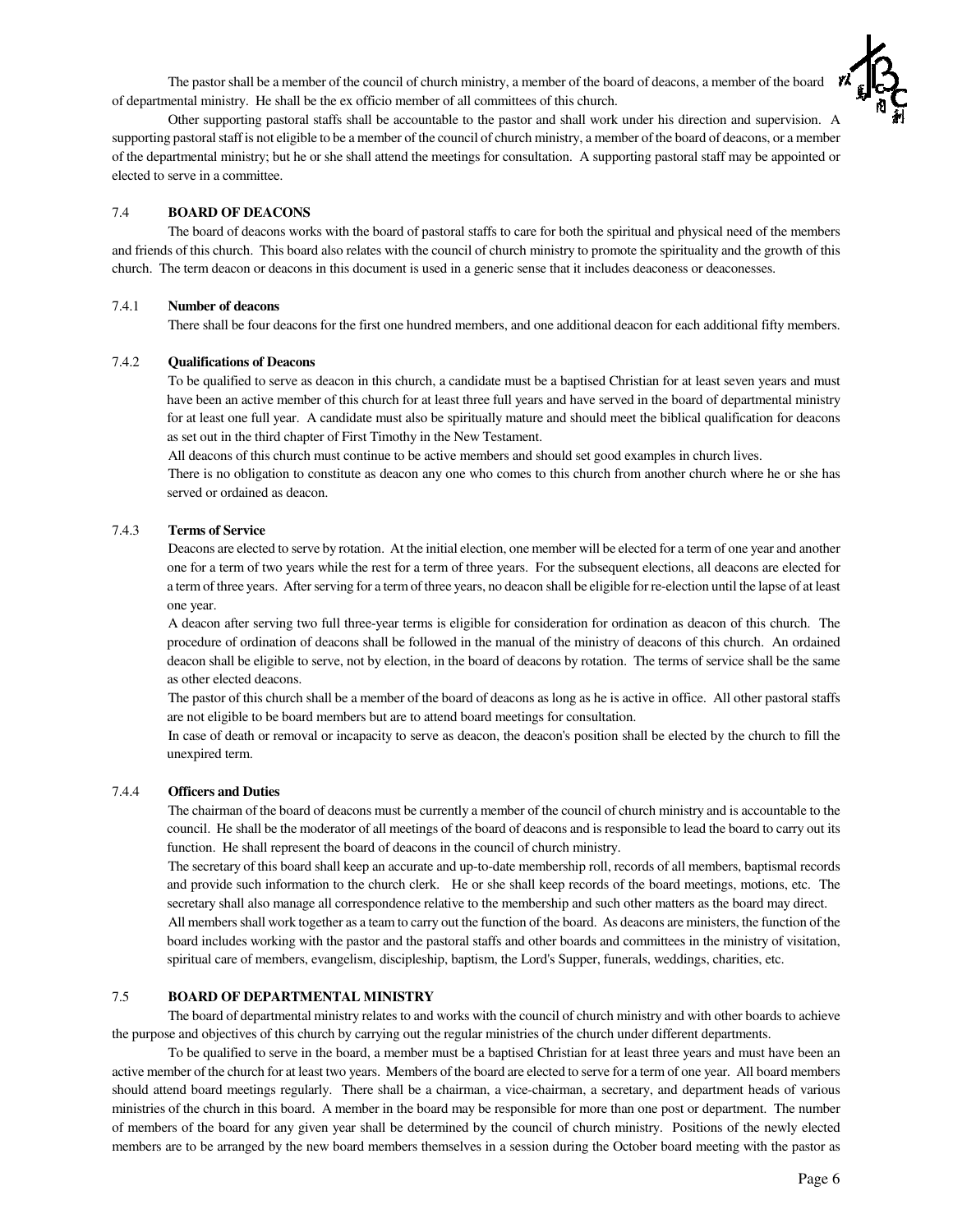moderator.



Standing committees orselect committees may be organized by the board or by a department to promote the work of ministry; however, the organization of any committee and the installation of any committee member must be subject to the approval of the council of church ministry in order to ensure proper cooperation and harmony in the church. The secretary of each committee shall send a copy of all documents and correspondence relative to the committee to the church clerk for record.

Whenever a speaker outside the church or any person who is not a member of this church is to be invited or appointed to take part in any of the ministries of this church, such invitation or appointment shall be subject to the approval of the pastor and the board of deacons in order to preserve and uphold the faith and practice of this church.

## 7.5.1 **Chairman**

The chairman of the board of departmental ministry must be currently a member of the council of church ministry and is accountable to the council. He shall be the moderator of all meetings of the board of departmental ministry and is responsible to lead the board to carry out its function. He shall represent the board of departmental ministry in the council of church ministry. He shall work with the pastor and the deaconsto coordinate and to oversee the work of each department. No person can hold the position of the chairman more than two consecutive terms.

# 7.5.2 **Vice-chairman**

The vice-chairman is accountable to the chairman and shall assist him to lead the board to carry out its function. After each meeting, he shall follow up all actions and ensure things are done as planned. He shall assume the role of chairman in his absence.

# 7.5.3 **Secretary**

The secretary shall keep minutes of all meetings of the board. He or she shall prepare meeting agenda according to the chairman's direction and notify all members of meeting dates. The secretary shall manage all correspondence relative to the board and such other matters as the board may direct. The secretary shall send a copy of all documents and correspondence relative to the board to the church clerk for record.

## 7.5.4 **Department of Finances**

The member of the board serves in this department must be currently a member of the council of church ministry and shall be the treasurer of the church.

The treasurer shall represent the finance committee in all boards, in all other committees and in meetings to advise about budgeted funds, available funds and the current financial condition of the church.

The department shall manage the finances of the church according to the guidelines in article nine of this constitution and bylaws.

## 7.5.5 **Department of Missions**

The Department of mission shall cover two basic mission ministries of the church, namely, the local mission ministry and the world mission ministry. This department shall be responsible to work with the pastor and the deacons to provide members of this church an ongoing mission education and to plan and execute the mission ministries.

# 7.5.5.1 Local Mission Ministry

The local mission ministry is to carry out the Great Commission of the Lord Jesus Christ in this metropolitan city. This includes the work of evangelism, the follow up work of new believers, and the training of believers of the church to be evangelists.

# 7.5.5.2 World Mission Ministry

The world mission ministry is to extend the work of the Great Commission of the Lord Jesus Christ to all parts of the world. This includes a mission program that provides both spiritual and physical supports to qualified missionaries, Christian Evangelical organizations or churches that are actively promoting or involving in the work of evangelism, edification of believers, or starting new mission churches.

This ministry also provides pastoral and missionary internship programs for qualified seminarians of other evangelical churches and members of this church with adequate practical training. All interns are to be approved by the department and the pastor.

# 7.5.6 **Department of Worship Services**

The department of worship shall be responsible for the management of all the regular and special service meetings and activities that are scheduled for the entire church by the council of church ministry. Such work includes the arrangement for the setting and necessities of each meeting, the taking of attendance for the worship services and the weekly prayer meeting,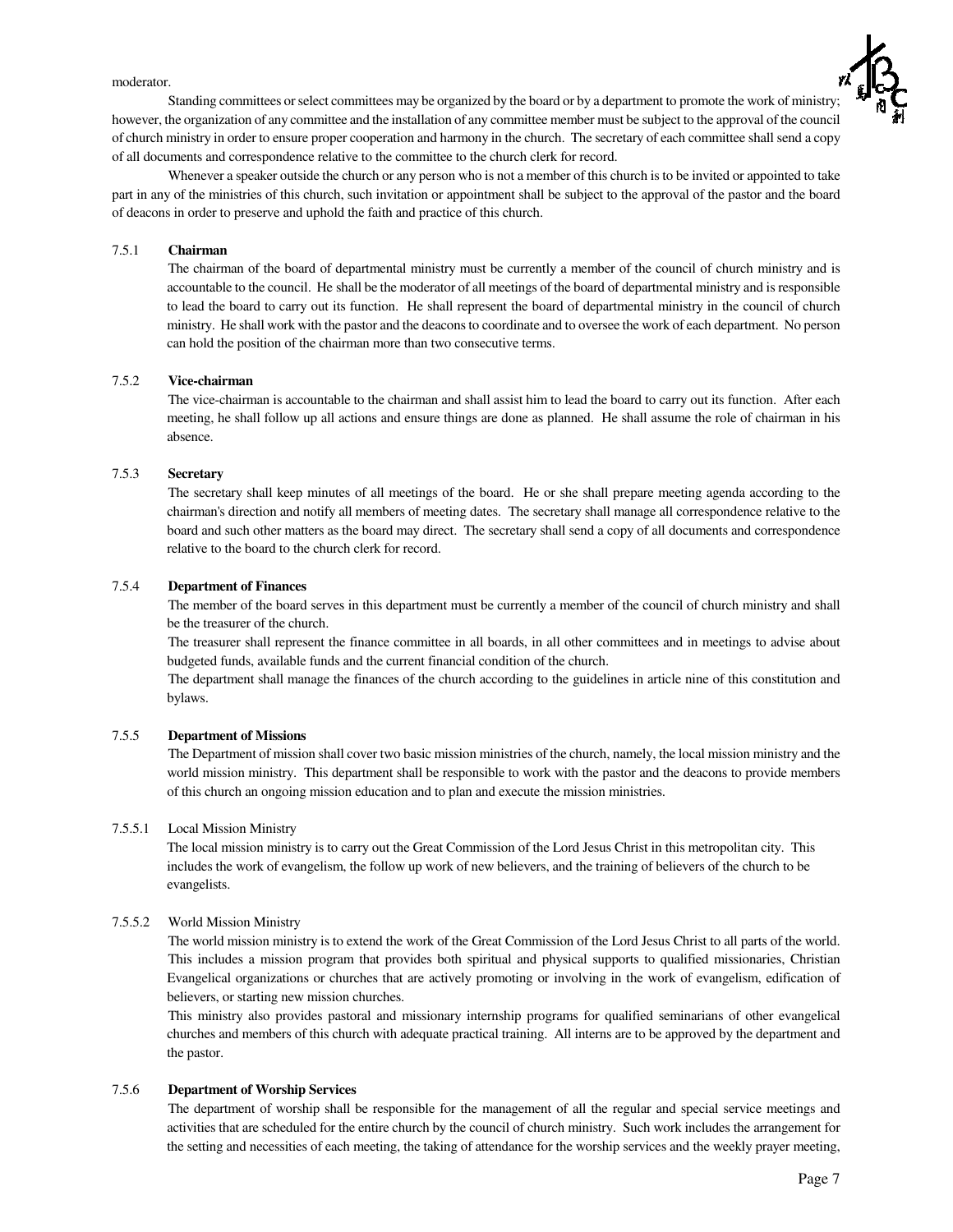and the recruiting, training and arrangement of ushers.



#### 7.5.7 **Department of Christian Education**

The department of the Christian education shall be responsible for the organization and management of the entire educational program of the church. This department shall cover three ministries of the church, namely, the Sunday school ministry, the discipleship and theological training ministry, and the library and literature ministry.

## 7.5.7.1 Sunday School Ministry

A standing committee shall be organized to carry out the Sunday school ministry of the church. The committee shall be responsible for the organization and management of the educational programs on regular Sundays, or occasionally on other time subject to the approval of the council of church ministry. Such work includes the planning of Sunday school classes for both adults and children of various age groups and needs, Sunday children worship and nursery program, church vacation Bible school, recruitment and training of teachers, and other activities that relate to and promote the educational ministry of the church.

#### 7.5.7.2 Discipleship and Theological Training Ministry

A standing committee shall be organized to carry out the ministry of making disciples for the Lord Jesus Christ, and training mature believers to be disciple makers. This ministry also provides basic theological training for believers.

#### 7.5.7.3 Library and Literature Ministry

A standing committee shall be organized to carry out the library and literature ministry of the church. The committee shall be responsible for the organization and management of the church library, and the church literature and publication, such as newsletters, annual reports, promotion materials, etc. The committee shall also work with the church clerk to up-date the history of the church by gathering and preserving church records, documents, pictures, video tapes, and articles of historical importance.

#### 7.5.8 **Department of Fellowship**

The department of fellowship shall be responsible for the ministry of fellowship groups for various age groups and interests ofthe members and friends of this church. All fellowship groups are organized with the objectives of evangelism, edification, and the caring of the members and friends of the individual groups. All new fellowship groups are organized with the approval of the council of church ministry. The ministry of each fellowship shall be managed by an executive committee and the members of which are both members of that fellowship and of the church. All fellowship executive committees are accountable to the department head.

#### 7.5.9 **Department of Church Music**

The department of church music shall be responsible for the music ministry of the church and shall be managed by a music committee which is accountable to the department head. This ministry includes the organization of church choirs, the arrangement of adequate musical programsin worship services and meetings, the planning of musical meetings and carolling, and the provision of music educational program for the training of children and members to serve in the music ministry.

#### 7.5.10 **Department of Caring Ministry**

The department of caring ministry shall work closely with the pastoral staffs and the deacons to carry out the church caring ministry which consists of two programs: liaison and visitation. The department shall help the deacons to recruit active members to participate in the caring ministry of the church and provide adequate training.

# 7.5.10.1 Liaison

The liaison program is to assist the pastor and the deacons to welcome newcomers at a deeper level by providing church introduction materials and sending welcome cards, to keep in contact with members and friends who have been absent from the Sunday Services or who are non-residents by sending them Sunday bulletins and church newsletters.

#### 7.5.10.2 Visitation

The visitation program is to assist the pastor and the deacons in providing a systematic and regular visitation of newcomers, members and friends of the church, and all the new members. The program also provides a plan of immediate visitation to members and friends of the church at special times of crises such as sickness, death, tragedies, or accidents.

## 7.5.11 **Department of General Management**

The department of general management shall work with the trustees and be responsible for the record keeping and maintenance of all properties and equipment of the church. The department shall purchase the regular necessities for the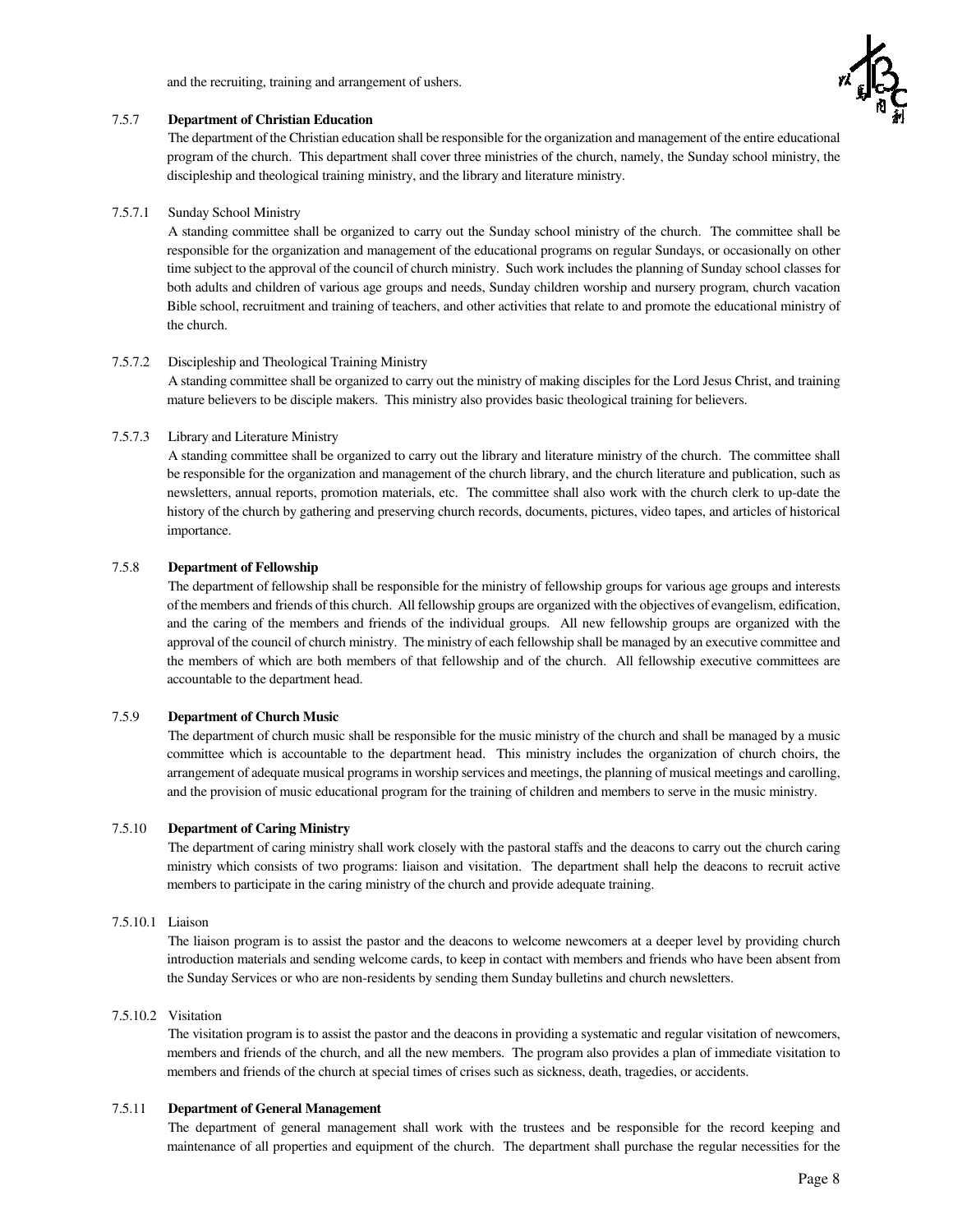church. The department shall be also responsible for the management and control of the use of space by groups of this church and those from outside.

## 7.6 **TRUSTEES**

There shall be three trustees who shall act as the legal representative of this church. All candidates of trustees must have been active members of this church for at least four full years and have served as members of council of church ministry for one year. Once elected, trustees shall remain in office until such time as they fail to be active members of this church, resign, decease or are dismissed by the church.

Under the direction, authority and approval of the council of church ministry and the congregational business meeting with approval letter from the church, any two of the three trustees shall be to sign legal documents on behalf of the church. The trustees shall deposit all legal documents and valuable items in a safe for the church. They shall also work with the department of general management of this church to make recommendations to the council concerning church property, insurance, etc.

# **ARTICLE VIII CHURCH MEETINGS**

This church shall have two types of meetings, the service meetings and the administrative meetings.

## 8.1 **SERVICE MEETINGS**

The service meetings are meetings for the whole church that relate to the worship of God, the nurture of believers in the grace and knowledge of God, and the sharing of our faith in the Lord Jesus Christ.

## 8.1.1 **Worship Service**

A regular worship service shall be held every Lord's Day. Additional regular worship services on the Lord's Day or on other day of the week may be arranged according to needs and situations. Other special worship services and meetings that are essential to the advancement of the church's objectives shall be placed on the church calendar.

# 8.1.2 **The Lord's Supper**

The Lord's Suppershall be regularly observed monthly, normally on the first Lord's Day of each month in the worship service, unless otherwise scheduled by the board of deacons. Additional observance of the Lord's Supper may be held in worship service of special occasion.

## 8.1.3 **Prayer Meeting**

A weekly prayer meeting shall be held, which members, especially those who are in leadership positions, are expected to attend.

## 8.2 **ADMINISTRATIVE MEETINGS**

The administrative meetings are meetings that relate to the work of administration which promotes the growth of church ministry or relate to the business of the church.

## 8.2.1 **Congregational Business Meetings**

The moderator of the congregational business meeting will be appointed by the council of church ministry. In normal situation, the chairman of the council of church ministry will be the moderator. If he is not available to take the post, the pastor, the chairman of the board of deacons, or the board of departmental ministry will be the moderator in that respective order.

The church clerk will be the secretary of all congregational business meetings. If the church clerk is not available, the secretary of the board of deacons, or the board of departmental ministry will be the secretary in that respective order.

# 8.2.1.1 Regular Congregational Business Meetings

There are two kinds of regular congregational business meetings: the annual congregational business meeting and the quarterly congregational meeting. These regular meetings shall be called by the council of church ministry and be announced from the pulpit at least one Sunday in advance of such meetings.

# 8.2.1.1.1 Annual congregational business meeting

The annual congregational business meeting shall be held in the month of January, and at which time the annual reports of the previous year and the planning of the coming year shall be presented. Other business shall be transacted according to the guideline of this constitution.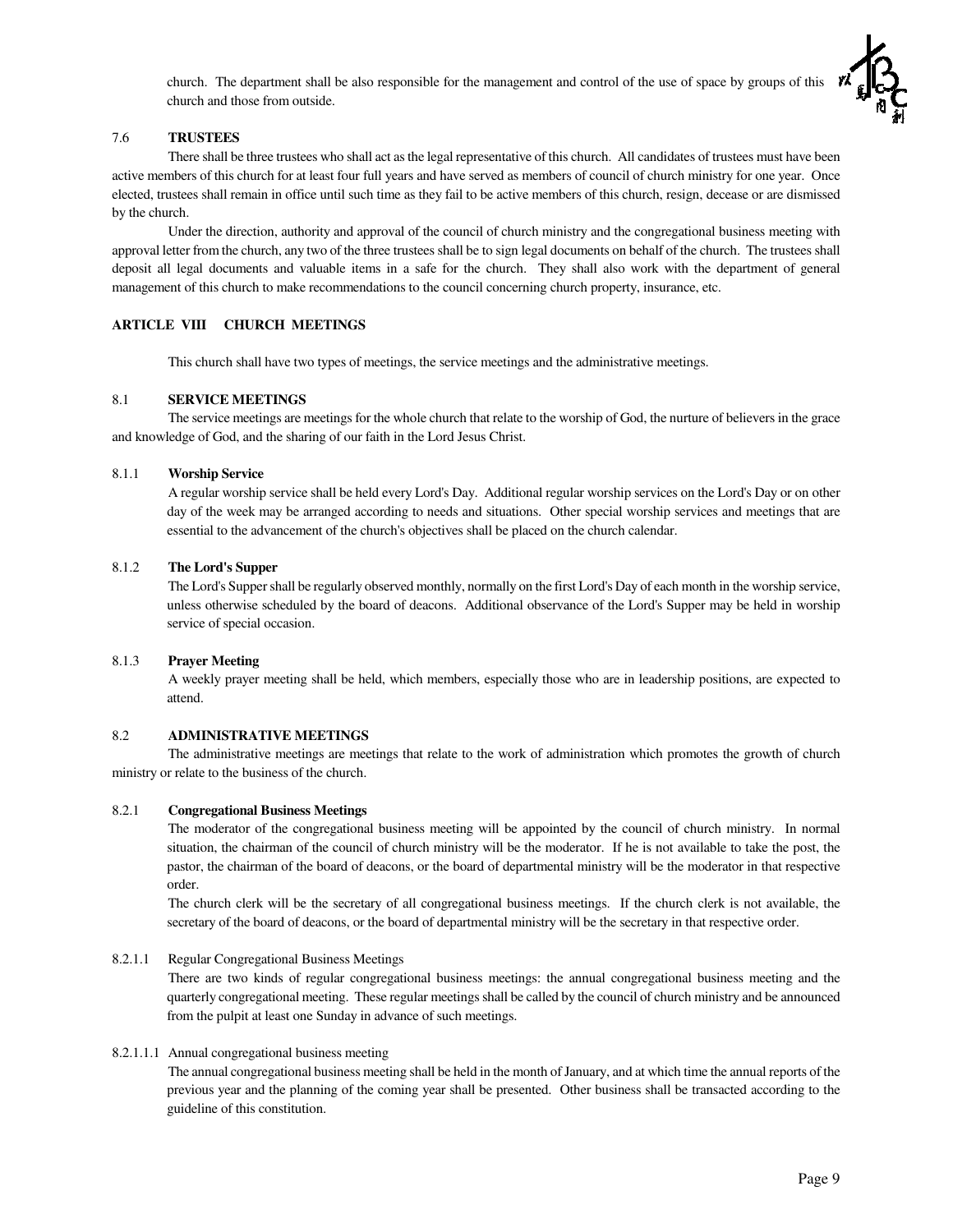# 8.2.1.1.2 Quarterly congregational business meeting

Quarterly congregational business meetings shall be held, whenever possible and necessary, in the month of April, July, and October; and at which time reports of the progress of church ministry shall be presented and other businessshall be transacted according to the guideline of this constitution.

# 8.2.1.2 Special Congregational Business Meeting

Special congregational business meetings may be called by the council of church ministry from the pulpit stating clearly the particular object of such meetings. Such special meetings may also be called by the church clerk upon the written application of at least ten per cent of any of the active members of this church specifying with signatures the object thereof, which notice shall be read at the Sunday service. These special congregational business meetings shall be announced from the pulpit at least two Sundays preceding the day fixed for such meetings.

At any of the regular meetings for worship, the church may, without special notice, act upon the reception of believers for baptism or of membership, or upon the dismissal of members transferred to other churches, and upon the appointment of delegates to councils, but not upon other business.

# 8.2.2 **Board Meetings**

The council and various boards of this church shall meet to plan and evaluate their ministry so as to manage business and to promote growth of this church.

# 8.2.2.1 Regular Board Meetings

Each board shall meet on a regular basis at fixed day and time. Occasionally, a regular board meeting may be rescheduled to another date and time for the benefit of the ministry of this church.

# 8.2.2.2 Special Board Meetings

Whenever a board has urgent business to be dealt with between regular meetings, the chairman of the board may call a special board meeting with all the board members informed on the particular object, and the date and time of the special meeting.

## 8.2.3 **Quorum**

The quorum of all congregational business meetings that involve transaction of business shall be the majority of the active members who are known to be in the province of Ontario and are not in any shut-in situations at the time of meeting. Active members who are under eighteen years of age are not voting members and are not entitled to second any motions or to make any motions except main motions.

The quorum of all council meetings, board meetings and committee meetings that involve transaction of business shall be a majority of their voting members. The quorum of any administrative meeting that does not involve business transaction shall be the voting members present in that meeting.

If an administrative meeting which needs to transact business lacks a quorum after fifteen minutes of the announced time, the meeting shall stand adjourned, and it shall adjourn to meet in another day at a specific time determined by the active members present. However, the decision must be announced in a Sunday Service before the meeting reconvenes. When such adjourned meeting reconvenes, it may then transact business even without a quorum present.

## 8.2.4 **Rules of Order and Standing Rules**

All main motions must require a two-thirds vote for adoption. The subsidiary motions to lay a question on the table and to postpone a question indefinitely must require a two-thirds vote for adoption. The counting of any types of vote shall be the eligible votes cast, not counting blanks and abstentions. Other rules of order and standing rules shall be found in the manual of church ministry. Unless stated otherwise in this constitution and bylaws, and in the manual of church ministry, the rules of order in the latest edition of Robert's Rules of Order shall be the authority.

# **ARTICLE IX FINANCES**

# 9.1 **SOURCE**

The source of finances of this church shall come through the regular weekly offerings of its members. Special offerings from other organizations and individuals may be taken in the church with the authorization of the pastor and the board of deacons.

## 9.2 **MANAGEMENT OF FINANCE**

There shall be a finance committee organized to manage the finance of the church.

The treasurer shall be the chairman of the finance committee and shall lead the committee to work with other departments and boards to plan and promote stewardship education and to lead the church in budget planning, finance management, and submission of accurate monthly and annual financial reports. The treasurer shall have custody of all funds received by the church and deposit them in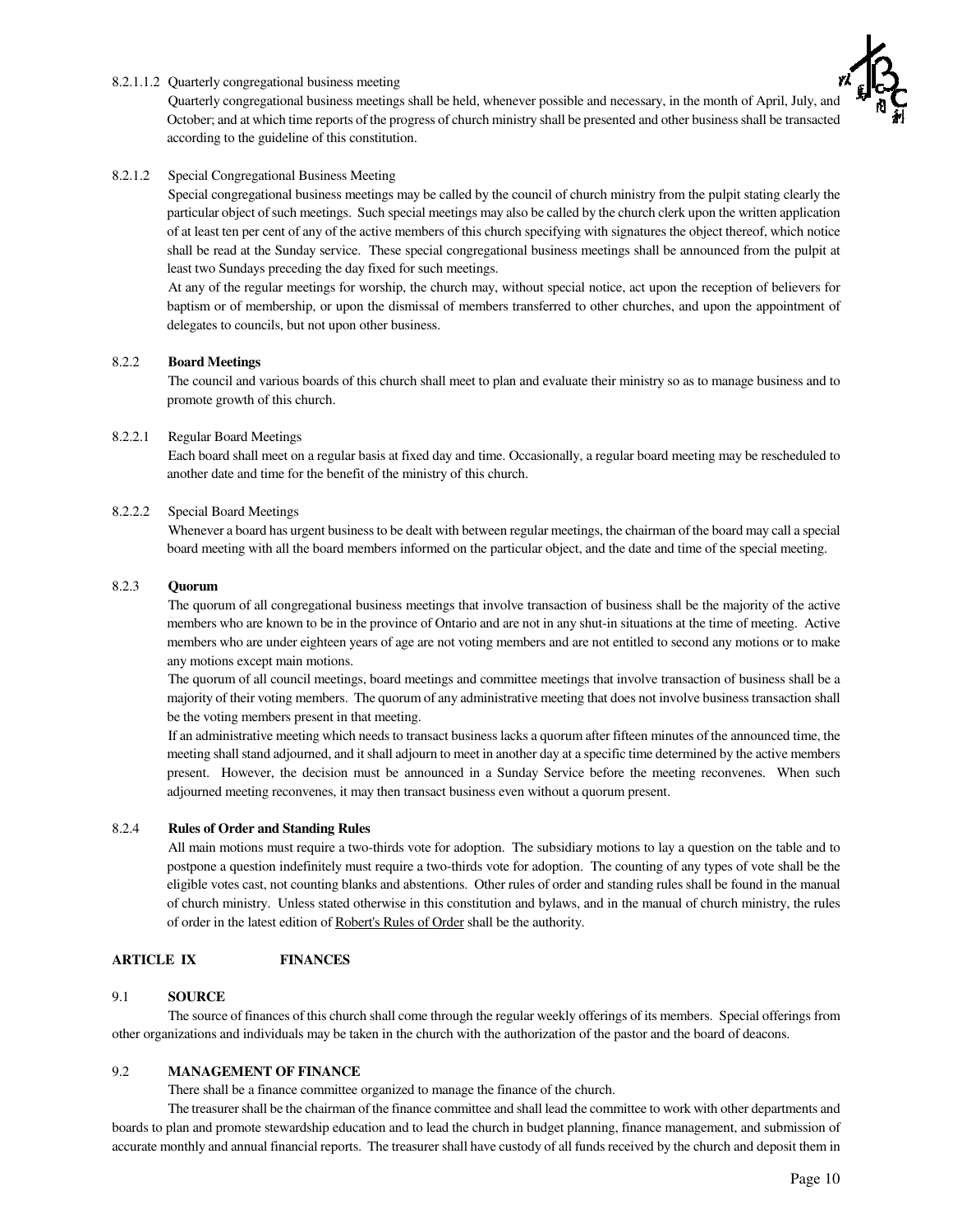bank account under the name of the church. All checks drawn from the bank are for the church, and shall be signed by any two of the three designated check signing officers. All disbursements shall be recorded by the accountant of the church.



There shall also be a financial secretary, an accountant and other members in the finance committee to help carry out its function. The financial secretary shall be responsible for counting all incoming funds and delivering them to the treasurer for bank deposit, for maintaining accurate records of individual contributions, and other incoming offerings and revenue. The financial secretary shall also provide monthly and annual statement of contributions and prepare official contribution receipts to be issued by the treasurer at the end of each fiscal year. The accountant shall be responsible for maintaining accurate records of all disbursements of church funds.

Both the financial secretary and the accountant shall assist the treasurer to prepare and submit accurate monthly and annual itemized financial statements for audit which shall be done by a person or a group outside the committee.

#### 9.3 **AUDITING**

At each annual election, a person or a group who has no relations with any member of the finance committee shall be elected for a term of one year to serve as finance auditor of the church.

# 9.4 **FISCAL YEAR**

The fiscal year of this church shall be the calendar year.

# **ARTICLE X CALLING OF PASTOR AND SUPPORTING PASTORAL STAFFS**

#### 10.1 **PASTOR**

When the church is in need of a pastor, the council of church ministry shall act as a pulpit committee and its duty shall be to seek out a suitable and qualified candidate who must have at least earned a seminary degree of Master of Divinity or its equivalent, have at least three years of pastoral experience, be an ordained minister, and fully comply with the faith and practice of this church. The council shall present its recommendation with only one candidate at a time for the church to consider and its recommendation will constitute a nomination. The nomination needs to be seconded and have received a majority vote from the active members present in order for the church to further consider the candidate. Whenever possible, the councilshall arrange the candidate and hisspouse to meet the members and invite him to minister in the church for at least three days.

After the visit of the candidate, the council shall call a congregational meeting for the election of the candidate with at least one week's public notice. The quorum of such meeting shall be three-fourths of the active members. Election shall be by ballot. An affirmative three-fourths vote shall be necessary for the calling of the candidate to be the pastor of the church. The calling shall be extended by the church.

The pastor, thus elected, shall serve until the relationship is terminated by either the pastor, or by the church with a majority vote;such termination shall require the giving of three month's notice by either party or at a time mutually agreeable to both. Whenever the pastor finds himself to be no longer in agreement with the faith and practice of this church, he should by his conscience terminate his position asthe pastor and a member of this church, and his resignation shall be immediate. If, in the judgment of the council and the board of deacons, the teaching or conduct of the pastor justifiesimmediate termination of his ministry, the church may declare the pulpit vacant and pay two months salary beyond that date.

#### 10.2 **SUPPORTING PASTORAL STAFFS**

When the church is in need of a supporting pastoral staff, such as an assistant pastor or pastor of Christian education, the procedure of calling and termination shall be the same as that stated in section 10.1 with the following exceptions. All candidates must have adequate seminary training and must be individually fully approved by the pastor before recommending to the church for consideration. A two-thirds vote shall be necessary for the calling. All supporting pastoral staffs are to work under the direction and supervision of the pastor and shall be accountable to him. The first pastor, or any of his successors who have been serving in the church for five years shall have the right to terminate any staffs with three month's notice.

#### 10.3 **ORDINATION**

A supporting pastoral staff may be eligible for the consideration of ordination to the Christian ministry if he meets the following conditions: (1) he must have at least earned a seminary degree of Master of Divinity or its equivalent, and (2) he must have at least three years of pastoral experience and at least one of which must be in this church.

#### **ARTICLE XI ANNUAL ELECTIONS**

#### 11.1 **TIME**

In the month of September, there shall be an annual election of members of the board of departmental ministry, and an auditor. At the annual election, members of the council of church ministry and members of the board of deacons shall also be elected to fill the upcoming expiring members.